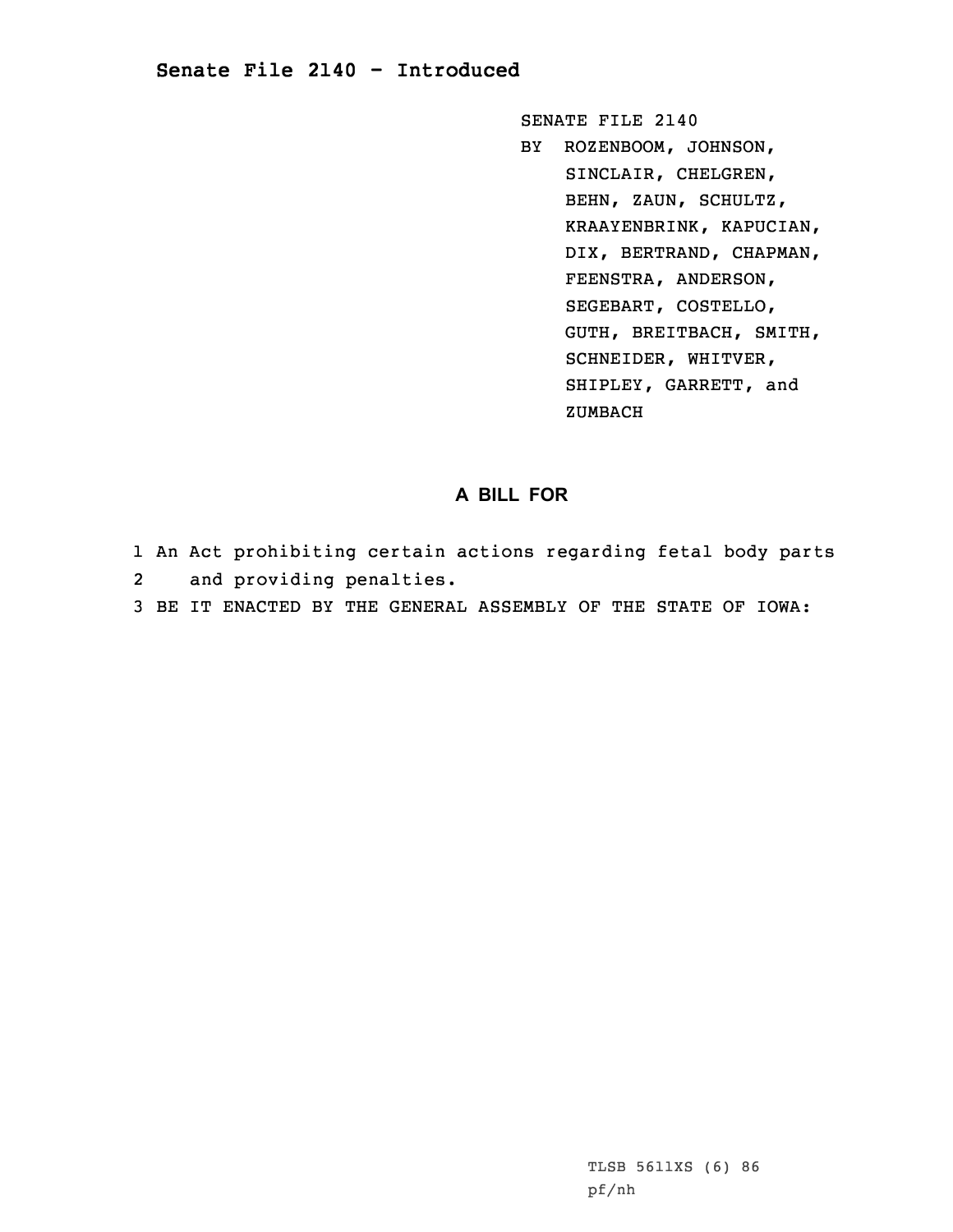1 Section 1. NEW SECTION. **146B.1 Fetal body parts —— actions** 2 **prohibited —— penalties.**

 1. <sup>A</sup> person shall not knowingly acquire, provide, receive, otherwise transfer, or use <sup>a</sup> fetal body part in this state, regardless of whether the acquisition, provision, receipt, transfer, or use is for valuable consideration.

 2. Subsection 1 shall not apply to any of the following: *a.* Diagnostic or remedial tests, procedures, or observations which have the sole purpose of determining the life or health of the fetus in order to provide that information to the pregnant woman or to preserve the life or health of the fetus or pregnant woman.

13 *b.* The actions of <sup>a</sup> person taken in the furtherance of the 14 final disposition of <sup>a</sup> fetal body part.

15 3. <sup>A</sup> person who violates this section is guilty of <sup>a</sup> class <sup>16</sup> "C" felony.

17 4. For the purposes of this section:

18 *a. "Abortion"* means as defined in section 146.1.

<sup>19</sup> *b. "Fetal body part"* means <sup>a</sup> cell, tissue, organ, or other 20 part of <sup>a</sup> fetus that is terminated by an abortion.

21 *c. "Final disposition"* means the disposition of fetal 22 body parts by burial, interment, entombment, cremation, or 23 incineration.

24 *d. "Valuable consideration"* means any payment including but 25 not limited to payment associated with the transportation, 26 processing, preservation, quality control, or storage of fetal 27 body parts.

## 28 EXPLANATION

29 **The inclusion of this explanation does not constitute agreement with** <sup>30</sup> **the explanation's substance by the members of the general assembly.**

 This bill prohibits <sup>a</sup> person from knowingly acquiring, providing, receiving, otherwise transferring, or using <sup>a</sup> fetal body part in this state, regardless of whether the acquisition, provision, receipt, transfer, or use is for valuable consideration. However, the prohibition does not apply to

-1-

LSB 5611XS (6) 86 pf/nh 1/2